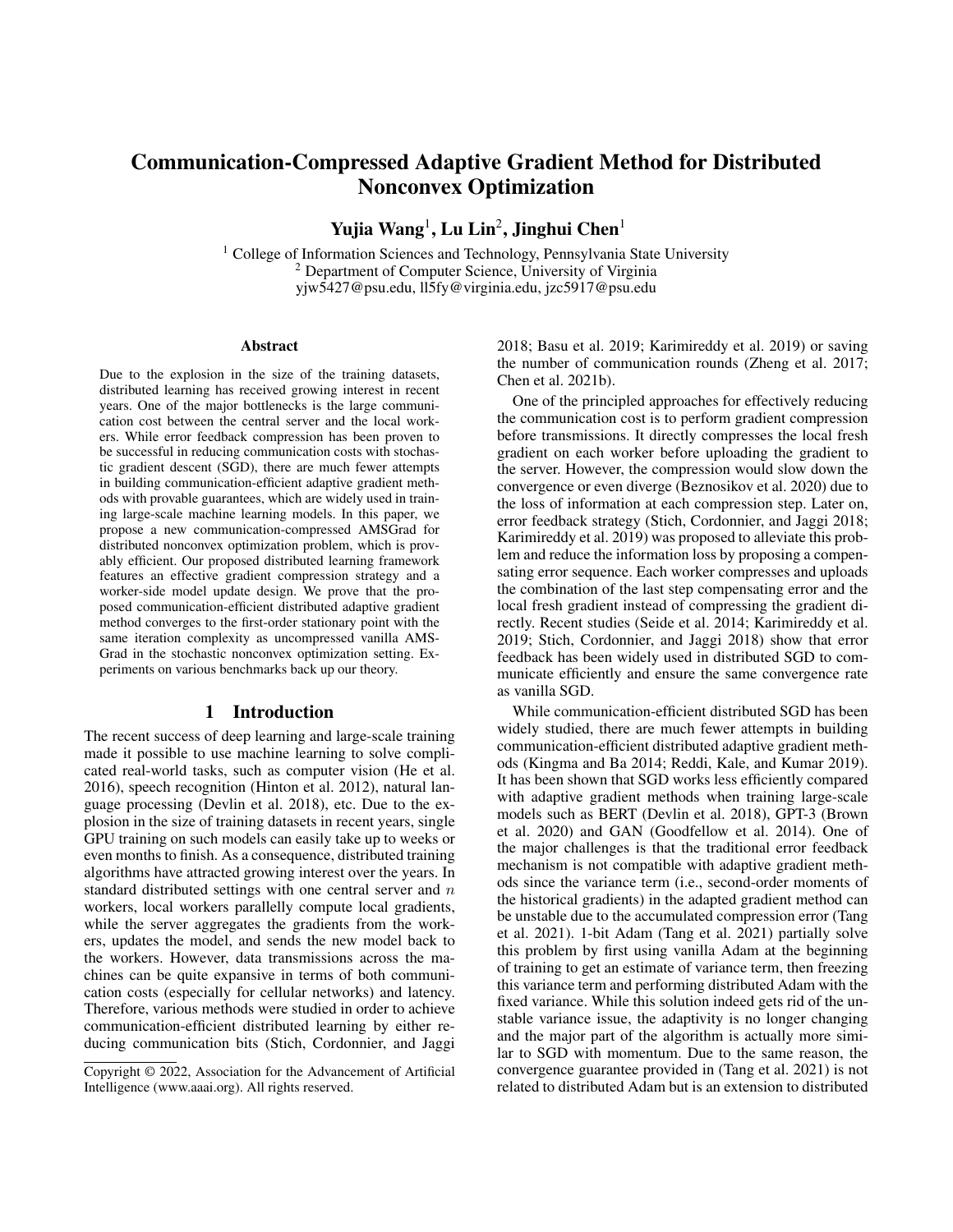SGD with momentum.

In this paper, we develop a new compression method which is provably efficient, namely Communicationcompressed Distributed Adaptive gradient Method (CD-Adam). We revisit the unstable variance issue in distributed AMSGrad (Reddi, Kale, and Kumar 2019) and identify the need for an improved gradient compression strategy. Specifically, we adopt the Markov compression sequence recently proposed by Richtárik, Sokolov, and Fatkhullin (2021), which ideally could lead to contractive compression error for gradient descent if the gradient sequence (to be compressed) is convergent. Note that this is not simply applying the conclusion of Richtarik, Sokolov, and Fatkhullin ´  $(2021)$  to the distributed AMSGrad setting, as Richtárik, Sokolov, and Fatkhullin (2021) only deals with worker-toserver compression. While extending Richtárik, Sokolov, and Fatkhullin (2021) to both worker-to-server and serverto-worker compression may seem straightforward for standard gradient descent, it is particularly tricky for the adaptive gradient method (see Section 5 for details). Therefore, it requires carefully designed algorithms and analyses to build a provably efficient distributed adaptive gradient method.

We summarize our contribution as follows:

- We propose a new communication-compressed distributed AMSGrad approach which solves the bottleneck of applying communication compression strategies for fully-functional<sup>1</sup> adaptive gradient methods in the distributed setting. The proposed method largely reduces the communication cost by enforcing both worker-to-server and server-to-worker communication compression without any warm-up stages.
- We theoretically prove the convergence of our proposed algorithm in the nonconvex stochastic optimization setting. Specifically, we show that our proposed fully compressed CD-Adam can reach its first-order  $\epsilon$ -stationary point within  $O(1/\epsilon^2)$  iterations, which is the same iteration complexity as the uncompressed vanilla AMS-Grad. This suggests that without applying any variancefreezing tricks, the fully compressed distributed adaptive gradient method can still provably converge to its  $\epsilon$ -stationary point.
- Thorough experiments on various real-world benchmarks show that our proposed CD-Adam reduces the communication cost by around  $32\times$  over the original AMSGrad and around  $5 \times$  over 1-bit Adam.

# 2 Related Work

## 2.1 Stochastic gradient descent and adaptive gradient methods

Stochastic gradient descent (SGD) (Robbins and Monro 1951) is broadly used in training large-scale machine learning problems. Despite being simple to implement, SGD can be sensitive to parameters such as learning rate and slow to converge. Adaptive gradient methods were proposed to further improve over SGD. Adam (Kingma and Ba 2014), one

of the most popular adaptive gradient methods, has shown to be fast convergent and also robust to hyper-parameters like learning rate. It designs an adaptive learning rate for each different coordinate using the past gradient. Aside from Adam, AdaGrad (Duchi, Hazan, and Singer 2011) applied the second moment of the gradient to adaptive the learning rate, RMSProp (Tieleman, Hinton et al. 2012) further used the second moment of the gradient with a decay rate, AdaDelta (Zeiler 2012) is an extension of AdaGrad with a non-increasing learning rate. Later on, Reddi, Kale, and Kumar (2019) pointed out a non-convergence issue of Adam, and proposed a new AMSGrad algorithm for ensuring the convergence. Zaheer et al. (2018) studied the effect of adaptive denominator constant  $\nu$  and mini-batch size in the convergence of adaptive gradient methods. AdaBound (Luo et al. 2019) proposed with both upper and lower bound for the variance term of Adam. AdamW (Loshchilov and Hutter 2019) proposed to fix the weight decay regularization in Adam by decoupling the weight decay from the gradient update. Chen et al. (2020) proposed a partially adaptive gradient method and proved its convergence in nonconvex settings. Chen et al. (2019); Zhou et al. (2018) showed the convergence rate of a class of adaptive gradient methods under the nonconvex stochastic optimization setting. Alacaoglu et al. (2020) proposed a new framework to derive data-dependent regret bounds with a constant momentum parameter in various settings.

# 2.2 Distributed SGD and error feedback compression

For communication-efficient distributed SGD, one of the most common strategies is to compress the gradients before uploading. Alistarh et al. (2017) provided a theoretical analysis of the centralized compressed distributed SGD. Seide et al. (2014) compressed the coordinates of the gradient into  $\pm 1$  by its sign. Bernstein et al. (2018) proposed signSGD and proved its convergence in the nonconvex setting. Variant works has applied kinds of compression methods such as sparsification (Stich, Cordonnier, and Jaggi 2018; Basu et al. 2019), quantization (Karimireddy et al. 2019), and sketching (Ivkin et al. 2019).

Error feedback largely improves the compression error bound and has been shown to be critical for ensuring fast convergence of the compression mentioned above. Seide et al. (2014) showed that with error feedback, even 1-bit gradient communication under SGD still obtains the convergence rate of vanilla SGD. Karimireddy et al. (2019) applied error feedback to signSGD (Bernstein et al. 2018) under nonconvex setting, Stich, Cordonnier, and Jaggi (2018) performed error feedback in sparsity strong convex settings, and Stich and Karimireddy (2019) proposed a error-feedback framework also works on nonconvex but single node setting. There are also more works on the distributed SGD under nonconvex optimization (Tang et al. 2019; Koloskova et al. 2019; Basu et al. 2019).

<sup>&</sup>lt;sup>1</sup>Here we use "fully-functional" to differentiate with the variance-freezed Adam used in Tang et al. (2021).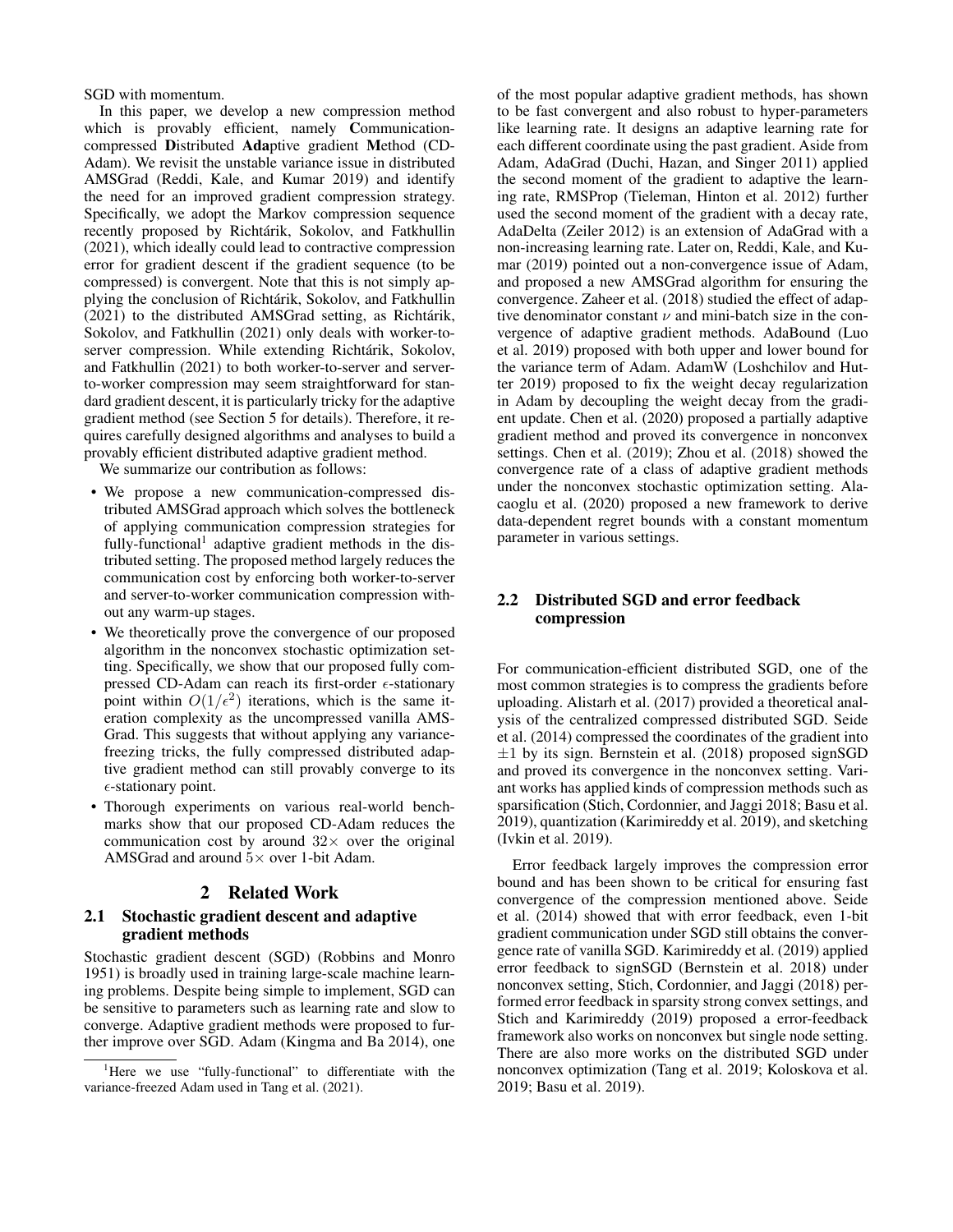## 2.3 Communication-efficient distributed adaptive gradient method

There are only fewer attempts in developing communication-efficient distributed adaptive gradient methods. 1-bit Adam (Tang et al. 2021) adopted a variancefreezed Adam by pointing out that the variance term of Adam becomes stable in later training stages. Combined with error feedback, 1-bit Adam achieves the same convergence rate as distributed SGD. Chen et al. (2021a) developed a distributed quantized Adam with error feedback. However, the proposed algorithm in Chen et al. (2021a) can only converge to its  $\epsilon$ -stationary point with worker-to-server compression alone but not fully compressed Adam with both worker-to-server and server-to-worker compression. Another related work is CADA (Chen et al. 2021b), which reduced the communication rounds instead of performing communication compression. CADA adaptively reused the stale update parameters, and it achieved the same convergence rate as vanilla AMSGrad for nonconvex optimization. Note that CADA's strategy of reducing communication rounds is orthogonal to ours can possibly be combined with ours for further improvements.

## 3 Problem Formulation

In this paper, we aim to solve the following distributed optimization problem under nonconvex stochastic optimization setting:

$$
\min_{x \in \mathbb{R}^d} f(\mathbf{x}) := \frac{1}{n} \sum_{i=1}^n \underbrace{\mathbb{E}_{\xi^{(i)}} f_i(\mathbf{x}; \xi^{(i)})}_{:= f_i(\mathbf{x})},
$$
(3.1)

where d denotes the dimension of the model,  $\xi^{(i)}$  denotes the stochastic noise variable, and  $f_i(\mathbf{x})$  denotes the loss function on the i-th worker. In the stochastic setting, we cannot obtain the full gradient of loss function  $f_i(\mathbf{x})$ . Instead, we can only obtain the unbiased estimators of  $\nabla f_i(\mathbf{x})$ , i.e.,  $\nabla f_i(\mathbf{x}; \xi^{(i)})$ .

First, let us revisit the vanilla distributed setting of AMS-Grad (Reddi, Kale, and Kumar 2019). Consider a distributed learning system that contains a parameter server and  $n$  workers, with each worker i owns its local data from distribution  $\mathcal{D}_i$ . Let  $\mathbf{x}_t$  denotes the current model at t-th iteration. The server will first broadcast  $x_t$  to all the workers in each iteration. Each worker  $i$  computes the stochastic gradient  $\mathbf{g}_t^{(i)} = \nabla f_i(\mathbf{x}_t; \xi_t^{(i)})$  using the local samples, and then uploads  $\mathbf{g}_t^{(i)}$  to the server. The server then aggregates the stochastic gradients and obtains  $\mathbf{g}_t = \frac{1}{n} \sum_{i=1}^n \mathbf{g}_t^{(i)}$ . The model uses  $g_t$  to update parameter via vanilla single node AMSGrad:

$$
\mathbf{m}_t = \beta_1 \mathbf{m}_{t-1} + (1 - \beta_1) \mathbf{g}_t, \mathbf{v}_t = \beta_2 \mathbf{v}_{t-1} + (1 - \beta_2) \mathbf{g}_t^2,
$$
  

$$
\widehat{\mathbf{v}}_t = \max(\widehat{\mathbf{v}}_{t-1}, \mathbf{v}_t), \mathbf{x}_{t+1} = \mathbf{x}_t - \alpha_t \widehat{\mathbf{V}}_t^{-1/2} \mathbf{m}_t,
$$

where  $\hat{\mathbf{V}}_t = \text{diag}(\hat{\mathbf{v}}_t + \nu)$ . This vanilla distributed AMS-Grad achieves the same convergence rate as its centralized version (Reddi, Kale, and Kumar 2019). However, the worker-to-server and server-to-worker communications in each iteration can be extremely expansive especially for cellular networks, and the communication latency also makes the overall system less efficient. Therefore, attempts have been made to find novel approaches that can further reduce the communication cost while maintaining a similar convergence rate as its uncompressed counterpart. In the following, let's first revisit some traditional communication compression strategies for distributed SGD.

## 4 Existing Solutions and Drawbacks

Naive compression for SGD: The simplest strategy to reduce communication cost is to directly compress the local gradient  $\mathbf{g}_t^{(i)}$  with a compressor  $C(\cdot)$  before sending to the server. The server aggregates the compressed gradient  $\widehat{\mathbf{g}}_t^{(i)} = \mathcal{C}(\mathbf{g}_t^{(i)})$  and updates model by

$$
\mathbf{x}_{t+1} = \mathbf{x}_t - \frac{\alpha}{n} \sum_{i=1}^n \widehat{\mathbf{g}}_t^{(i)},
$$

where  $\alpha$  denotes the learning rate. The common choice of  $C(\cdot)$  can be top-k (Basu et al. 2019) or sign operation (leads to signSGD (Bernstein et al. 2018)). Although this naive compression method is intuitive, it can diverge in practice, even in simple quadratic problems (Beznosikov et al. 2020) or constraint linear problems (Karimireddy et al. 2019). Intuitively speaking, one of the major drawbacks of naive compression is that the compression error is accumulating during the training process. Each step will introduce new errors that cannot be canceled later, and the accumulation of compression error leads the divergence.

Error feedback for SGD: Error feedback (EF), or error compensation (Karimireddy et al. 2019; Stich, Cordonnier, and Jaggi 2018) is widely used for correcting the bias generated by compression errors. Distributed SGD with error feedback effectively reduces the communication bits by introducing a compensating error sequence to cancel the compression error in previous iterations and obtains the same convergence rate as vanilla SGD. Specifically, error feedback introduces a new sequence  $\delta_t^{(i)}$ , which denotes the accumulated compression error at iteration  $t$ . At  $t$ -th iteration, the *i*-th worker computes the compressed gradient  $\hat{\mathbf{g}}_t^{(i)}$  based<br>on the previous iteration's error  $\delta_{t-1}^{(i)}$  and the current local  $t_i^{(i)}$  based gradient  $\mathbf{g}_t^{(i)}$ , i.e.,  $\hat{\mathbf{g}}_t^{(i)} = \mathcal{C}(\mathbf{g}_t^{(i)} + \delta_{t-1}^{(i)})$ . And the new compensating error is updated by  $\delta_i^{(i)} = \mathbf{g}_t^{(i)} + \delta_{t-1}^{(i)} - \hat{\mathbf{g}}_t^{(i)}$ .<br>Unon compression, the server collects the compressed gra-Upon compression, the server collects the compressed gradients  $\hat{\mathbf{g}}_t^{(i)}$  from all workers and update model parameters via vanilla SGD. Karimireddy et al. (2019) showed that the via vanilla SGD. Karimireddy et al. (2019) showed that the compression error of error feedback is bounded by constant if the following assumption hold for the biased compressor.

Assumption 4.1 (Biased compressor). Consider a biased operator  $C : \mathbb{R}^d \to \mathbb{R}^d$ , there exists a constant  $0 < \pi \leq 1$ such that

$$
\mathbb{E}\left\|\mathcal{C}(\mathbf{x}) - \mathbf{x}\right\|_{2}^{2} \leq (1 - \pi)\|\mathbf{x}\|_{2}^{2}, \quad \forall \mathbf{x} \in \mathbb{R}^{d}.
$$
 (4.1)

Note that  $\pi = 1$  leads to  $C(\mathbf{x}) = \mathbf{x}$ . Assumption 4.1 is a common assumption for biased compressor (Richtárik,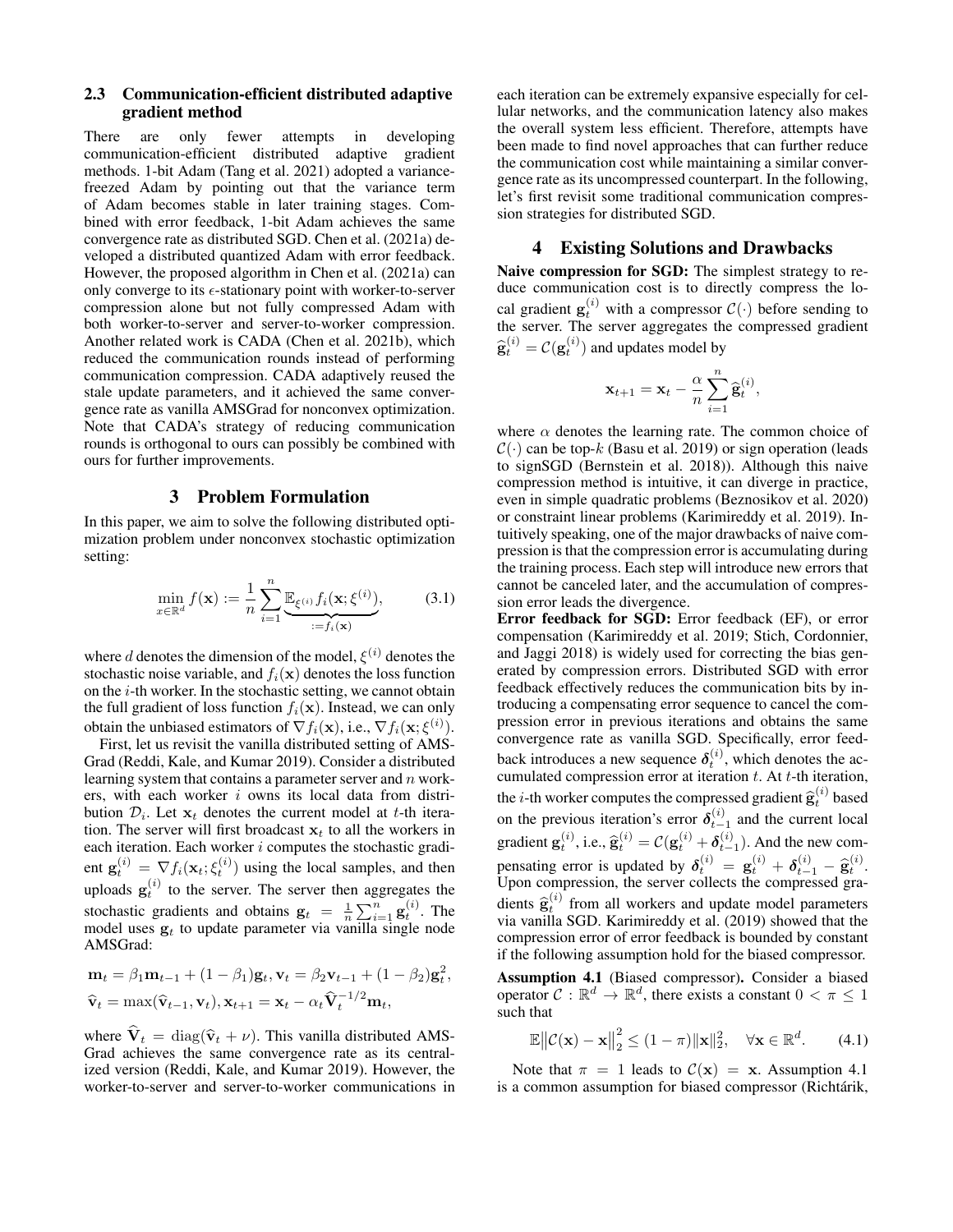Sokolov, and Fatkhullin 2021; Karimireddy et al. 2019; Stich, Cordonnier, and Jaggi 2018). Canonical examples of the compressor satisfying Assumption 4.1 include top- $k$  or random- $k$  as well as scaled sign compressor<sup>2</sup>. With Assumption 4.1, the distributed SGD with error feedback (Karimireddy et al. 2019) in nonconvex setting achieves the same convergence rate as vanilla SGD.

Drawbacks of error feedback on adaptive gradient methods: While error feedback guarantees bounded accumulated gradient compression error, in adaptive gradient methods (Kingma and Ba 2014; Reddi, Kale, and Kumar 2019), the variance term  $v_t$ , which is the moving average of the quadratic of gradient, can be unstable due to accumulating gradient compression error (Tang et al. 2021). Specifically, let's denote  $g_t$  as the averaged fresh gradient without compression (average of all  $\mathbf{g}_t^{(i)}$ ), denote  $\hat{\mathbf{g}}_t$  as the averaged compressed gradient (average of all  $\hat{\mathbf{g}}_t^{(i)}$ ). The updating rule for  $v_{t+1}$  follows:

$$
\mathbf{v}_{t+1} = \beta_2 \mathbf{v}_t + (1 - \beta_2) \hat{\mathbf{g}}_t^2
$$
  
=  $\beta_2 \mathbf{v}_t + (1 - \beta_2) [\hat{\mathbf{g}}_t - \mathbf{g}_t + \mathbf{g}_t]^2$   
=  $\beta_2 \mathbf{v}_t + (1 - \beta_2) \mathbf{g}_t^2 + (1 - \beta_2) (\hat{\mathbf{g}}_t - \mathbf{g}_t)^2$   
accumulating error term  
+  $2(1 - \beta_2) \langle \mathbf{g}_t, \hat{\mathbf{g}}_t - \mathbf{g}_t \rangle$ . (4.2)

Tang et al. (2021) claims that the inner product term in (4.2) can possibly be canceled out during training, while the quadratic term will certainly accumulate. Since the traditional error feedback can only guarantee constant compression error, the accumulation of the quadratic error after T-steps will make the variance diverge. Therefore, the communication-efficient adaptive gradient method actually requires a stronger gradient compression error bound to obtain a stable variance term.

### 5 Proposed Method

In this section, we formally develop our proposed Communication-compressed Distributed Adaptive gradient Method (CD-Adam). Our proposed method consists of two key components: Markov compression sequence and worker-side model update design, which jointly provide a better compression error bound. We first investigate the definition and property of Markov compression sequence (Richtárik, Sokolov, and Fatkhullin 2021).

Markov compression sequence: Markov compression sequence is firstly introduced in Richtárik, Sokolov, and Fatkhullin (2021). Given a biased compressor  $C(\cdot)$  and a sequence of vectors  $\{w_t\}$ , Markov compression sequence  $\{\hat{\mathbf{w}}_t\}$  can be recursively defined as:  $\hat{\mathbf{w}}_0$  =  $C(\mathbf{w}_0)$ ,  $\hat{\mathbf{w}}_{t+1} = \hat{\mathbf{w}}_t + C(\mathbf{w}_{t+1}-\hat{\mathbf{w}}_t)$ . The main advantage of Markov compression sequence lies in that the compression error can be largely reduced if the underlying sequence  $\{w_t\}$  is convergent:

$$
\|\widehat{\mathbf{w}}_{t+1} - \mathbf{w}_{t+1}\|^2 = \|\widehat{\mathbf{w}}_t + C(\mathbf{w}_{t+1} - \widehat{\mathbf{w}}_t) - \mathbf{w}_{t+1}\|^2
$$
  
\n
$$
\leq (1 - \pi) \|\mathbf{w}_{t+1} - \widehat{\mathbf{w}}_t\|^2
$$
  
\n
$$
\leq (1 - \pi)(1 + \gamma) \|\widehat{\mathbf{w}}_t - \mathbf{w}_t\|^2
$$
  
\n
$$
+ (1 - \pi)(1 + \gamma^{-1}) \|\mathbf{w}_{t+1} - \mathbf{w}_t\|^2,
$$
  
\n(5.1)

where the last inequality holds due to Young's inequality. As can be seen from (5.1), the compression error  $\|\hat{\mathbf{w}}_{t+1} \mathbf{w}_{t+1}$  is directly controlled by  $\|\mathbf{w}_{t+1} - \mathbf{w}_t\|$ . If the sequence of  $\{w_t\}$  is convergent, Markov compression error at t-step will be much smaller than the constant error bound obtained by plain error feedback. In particular, Richtárik, Sokolov, and Fatkhullin (2021) showed that if the sequence of  $\{w_t\}$  achieves a linear rate of convergence, the compression error of the Markov compression can converge to 0 as  $t\to\infty$ .

Worker-side model update: We emphasize that Richtárik, Sokolov, and Fatkhullin (2021) only dealt with one-way compression from workers to the server, while in practice, the server needs to send back the updated model  $x_t$  to workers. To further reduce the communication cost of the distributed method and take advantage of the Markov compression sequence, we perform a two-way compression strategy and adjust the model update schedule to the worker-side model update. Specifically, at t-th iteration, each worker locally updates model  $x_{t+1}$  while the server simply aggregates the compressed gradients from the workers, performs another compression and sends them back to the workers. This may sound counter-intuitive as a more common strategy is to update  $x_{t+1}$  on the server and send the update to all workers. For example, the server may compress the model update parameter  $\hat{V}_t^{-1/2}$  m<sub>t</sub> and send it to all workers for updating. While this plan can also efficiently reduce the communication cost, in such case, the Markov compression sequence cannot provide us a better compression error bound for the model update parameter since it is difficult to obtain the convergence of the underlying sequence  $\hat{V}_t^{-1/2} m_t$ . On the other hand, in our current worker-side model update design, the compression errors are all about the fresh stochastic gradients, or aggregated gradients, whose convergences are much easier to obtain. This adjustment makes it much easier to establish the theoretical guarantees of our proposed method.

Algorithm overview: Combining Markov compression sequence and worker-side model update design, we propose a new communication-compressed distributive gradient method, which is summarized in Algorithm 1. Specifically, at t-th iteration, each worker first computes the stochastic gradient  $\mathbf{g}_t^{(i)}$  with a mini-batch size  $\tau$ , then builds the Markov compression sequence  $\hat{\mathbf{g}}_t^{(i)}$  with  $\mathbf{c}_t^{(i)} = \mathcal{C}(\mathbf{g}_t^{(i)} - \hat{\mathcal{C}}_{t}^{(i)})$  $\hat{\mathbf{g}}_{t-1}^{(i)}$  and  $\hat{\mathbf{g}}_{t-1}^{(i)}$ . Note that the Markov compression sequence  $\hat{\mathbf{g}}_t^{(i)}$  is no longer bits-compressed, therefore, only  $\mathbf{c}_t^{(i)}$  is being uploaded to the server. On the other hand, the server updates the aggregated compressed gradient by

<sup>&</sup>lt;sup>2</sup>See the supplemental materials for more details about the above three compressors as well as other compressors satisfying Assumption 4.1.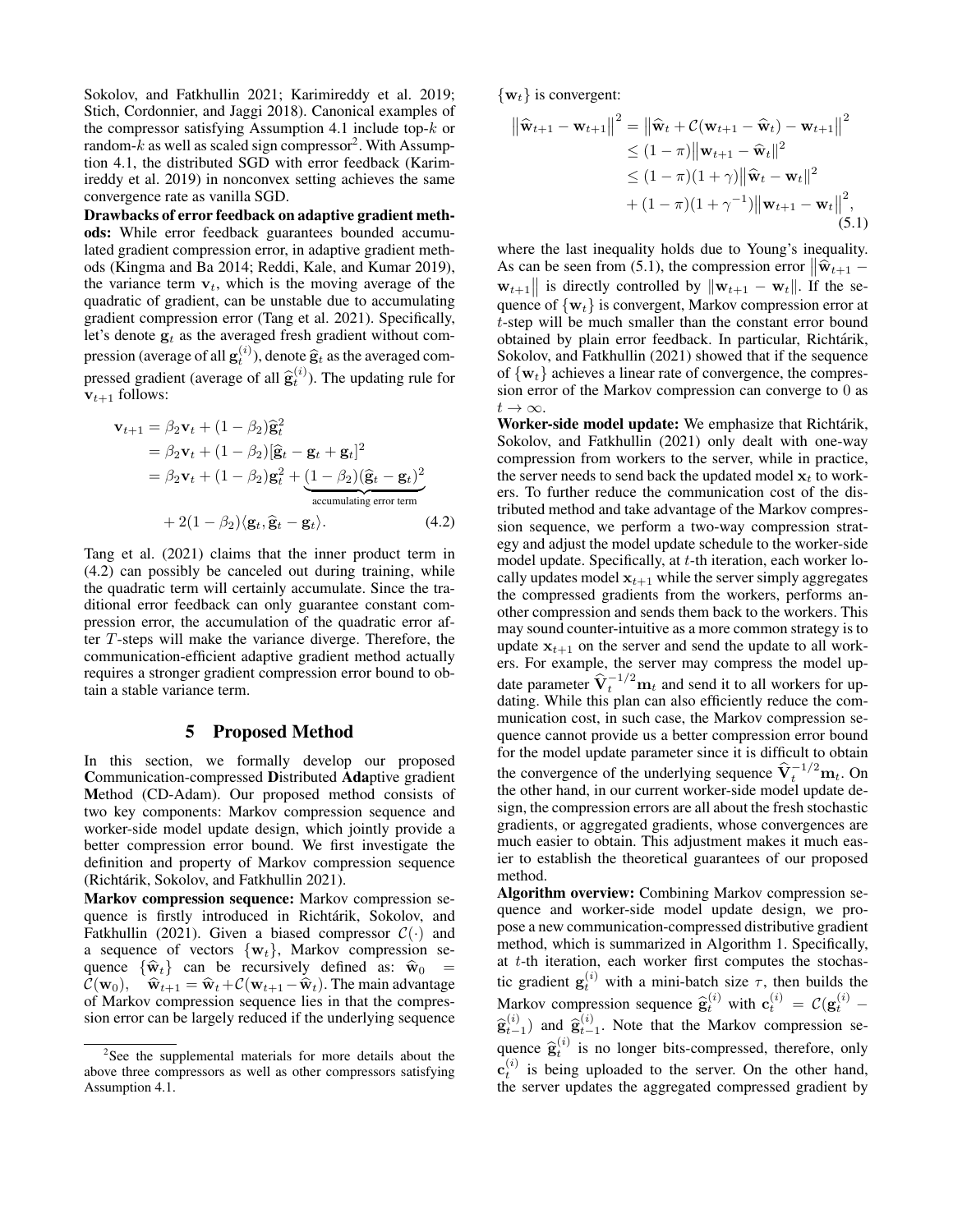$\hat{\mathbf{g}}_t = \hat{\mathbf{g}}_{t-1} + \frac{1}{n} \sum_{i=1}^n \mathbf{c}_t^{(i)}$  as the last iterate  $\hat{\mathbf{g}}_{t-1}$  has been stored locally in the server. The server then builds another Markov compression sequence  $\tilde{g}_t$  based on  $\tilde{g}_{t-1}$  and  $c_t = \mathcal{C}(\hat{\mathbf{g}}_t - \tilde{\mathbf{g}}_{t-1})$  and sends  $\mathbf{c}_t$  to all workers. Similarly, each worker can recover the Markov compression sequence  $\widetilde{\mathbf{g}}_t$  upon receiving  $\mathbf{c}_t$ , since the last iterate  $\widetilde{\mathbf{g}}_{t-1}$  has been locally stored in each worker. Then each worker uses the double-compressed gradient  $\tilde{\mathbf{g}}_t$  for updating model  $\mathbf{x}_{t+1}$  by following standard AMSGrad.

Algorithm 1 is indeed communication-efficient for distributed learning. For both server-to-worker and worker-toserver communications, each worker and the server maintain the previous step compressed gradients; only the compressed vectors are transferred instead of full precision vectors. Specifically, for the scaled sign compressor, CD-Adam only takes 1-bit<sup>3</sup> instead of 32-bits per dimension in each communication round. This greatly reduces the communication costs for distributed implementation of adaptive methods. Note that compared with 1-bit Adam (Tang et al. 2021), which performs a few epochs of uncompressed Adam at the beginning of training, our proposed CD-Adam method is much more communication-efficient (see Figure 1) as we start the compression from the very first iteration.

Algorithm 1: Communication-Compressed Distributed Adaptive Gradient Method (CD-Adam)

**Input:** initial point 
$$
\mathbf{x}_1
$$
, step size  $\{\alpha_t\}_{t=1}^T$ ,  $\beta_1$ ,  $\beta_2$ ,  $\nu$ , batch  
size  $\tau$ . Scaled sign compressor  $\mathcal{C}(\mathbf{x}) = ||\mathbf{x}||_1 \cdot \text{sign}(\mathbf{x})/d$ .  
1:  $\mathbf{g}_0^{(i)} \leftarrow 0, \mathbf{m}_0 \leftarrow 0, \mathbf{v}_0 \leftarrow 0, \hat{\mathbf{g}}_0^{(i)} = \mathcal{C}(\mathbf{g}_0^{(i)}), \tilde{\mathbf{g}}_0 =$   
 $\mathcal{C}(\frac{1}{n}\sum_{i=1}^n \hat{\mathbf{g}}_0^{(i)})$   
2:  $\mathbf{for } t = 1$  to  $T$  do

2: **for** 
$$
t = 1
$$
 to  $T$  **do**

- $3:$  (On  $i$ -th worker)
- 4: Compute local stochastic gradient with batch size  $\tau$ :  $\mathbf{g}_t^{(i)} = \frac{1}{\tau}\sum_{j=1}^{\tau} \nabla f_i(\mathbf{x}_t; \xi_t^{(i,j)})$
- 5: Compress  $\mathbf{c}_t^{(i)} = \mathcal{C}(\mathbf{g}_t^{(i)} \widehat{\mathbf{g}}_{t-1}^{(i)})$
- 6: Send  $\mathbf{c}_t^{(i)}$  to the server and update local state  $\hat{\mathbf{g}}_t^{(i)} = \hat{\mathbf{g}}_t^{(i)}$
- $\widehat{\mathbf{g}}_{t-1}^{(i)} + \mathbf{c}_t^{(i)}$ <br>7: (**On Server**)
- 8: Update  $\hat{\mathbf{g}}_t = \hat{\mathbf{g}}_{t-1} + \frac{1}{n} \sum_{i=1}^n \mathbf{c}_t^{(i)}$ <br>9: Compress  $\mathbf{c}_t = \mathcal{C}(\hat{\mathbf{g}}_t \hat{\mathbf{g}}_{t-1})$
- 
- 10: Send  $c_t$  to all the workers and update local state  $\widetilde{g}_t$ :  $\widetilde{\mathbf{g}}_t = \widetilde{\mathbf{g}}_{t-1} + \mathbf{c}_t$
- 11:  $(On i-th worker)$
- 12: Update  $\widetilde{\mathbf{g}}_t = \widetilde{\mathbf{g}}_{t-1} + \mathbf{c}_t$

13: 
$$
\mathbf{m}_t = \beta_1 \mathbf{m}_{t-1} + (1 - \beta_1) \widetilde{\mathbf{g}}_t
$$
  
14: 
$$
\mathbf{v}_t = \beta_2 \mathbf{v}_{t-1} + (1 - \beta_2) \widetilde{\mathbf{g}}_t^2
$$

- 14:  $\mathbf{v}_t = \hat{\beta}_2 \mathbf{v}_{t-1} + (1 \beta_2) \hat{\mathbf{g}}_t^2$ <br>
15:  $\hat{\mathbf{v}}_t = \max(\hat{\mathbf{v}}_{t-1}, \mathbf{v}_t)$
- 
- 16: Update  $\mathbf{x}_{t+1} = \mathbf{x}_t \alpha_t \hat{\mathbf{V}}_t^{-1/2} \mathbf{m}_t$  with  $\hat{\mathbf{V}}_t =$  $diag(\hat{\mathbf{v}}_t + \nu)$
- 17: end for



Figure 1: Comparison of training loss and testing accuracy against communication bits of training ResNet-18 on CIFAR-10. Our proposed method achieves around  $32\times$ communication cost improvement over the original AMS-Grad and around  $5\times$  over 1-bit Adam.

# 6 Convergence Analysis

In this section, we present the convergence results of our proposed Communication-Compressed Distributed Adaptive Gradient Method (CD-Adam) in Algorithm 1. Before we jump into the main theorem, let us first introduce more assumptions needed for the proof.

Assumption 6.1 (Smoothness). Each component loss function on the *i*-th worker  $f_i(\mathbf{x}) = \mathbb{E}[f(\mathbf{x}; \xi^{(i)})]$  is *L*-smooth, i.e.,  $\forall x,y \in \mathbb{R}^d,$ 

$$
\big|f_i(\mathbf{x})-f_i(\mathbf{y})-\langle \nabla f_i(\mathbf{y}), \mathbf{x}-\mathbf{y}\rangle\big|\leq \frac{L}{2}\|\mathbf{x}-\mathbf{y}\|_2^2.
$$

Assumption 6.1 is a standard assumption for nonconvex stochastic optimization, which has been also adopted in (Koloskova et al. 2019; Basu et al. 2019; Richtárik, Sokolov, and Fatkhullin 2021). Note that the L-smoothness assumption on each worker's loss  $f_i(\cdot)$  implies the L-smoothness condition on  $f(\cdot)$ . Assumption 6.1 also implies the Lgradient Lipschitz condition, i.e.,  $\|\nabla f_i(\boldsymbol{x}) - \nabla f_i(\boldsymbol{y})\|_2 \leq$  $L\|\boldsymbol{x}-\boldsymbol{y}\|_2.$ 

Assumption 6.2 (Bounded gradient). Each component loss function on the *i*-th worker  $f_i(\mathbf{x})$  has *G*-bounded stochastic gradient on  $\ell_2$  and has  $G_{\infty}$ -bounded stochastic gradient on  $\ell_{\infty}$ , i.e., for all  $\xi$ ,

$$
\|\nabla f_i(\mathbf{x};\xi)\|_2 \le G, \qquad \|\nabla f_i(\mathbf{x};\xi)\|_{\infty} \le G_{\infty}.
$$

Assumption 6.2 also implies the bounded gradient for  $f(\mathbf{x})$ , i.e.,  $\|\nabla f(\mathbf{x}; \xi)\|_2 \leq G$ ,  $\|\nabla f(\mathbf{x}; \xi)\|_{\infty} \leq G_{\infty}$ . The bounded gradient assumption has also been used in Kingma and Ba (2014); Chen et al. (2019); Zhou et al. (2018); Chen et al. (2018).

Assumption 6.3 (Bounded variance). Each stochastic gradient on the *i*-th worker  $\mathbf{g}^{(i,j)} = f_i(\mathbf{x}, \xi^{(i,j)})$  has a bounded variance, i.e., for all  $x$  and all  $i, j$ ,

$$
\mathbb{E}_{\xi^{(i,j)}\sim\mathcal{D}_i} \left\|\nabla f_i(\mathbf{x},\xi^{(i,j)}) - \nabla f_i(\mathbf{x})\right\|^2 \leq \sigma^2.
$$

Assumption 6.3 implies that the variance of stochastic gradients is bounded on each worker. The assumption of bounded variance for stochastic gradient has also been used in (Basu et al. 2019; Koloskova et al. 2019; Tang et al. 2021).

Now we are ready to present our main theorem.

 $3Rigorously$ , the scaling number will also take 32-bits for communication, so the overall cost for compressing a d-dimensional vector should be  $32 + d$  bits.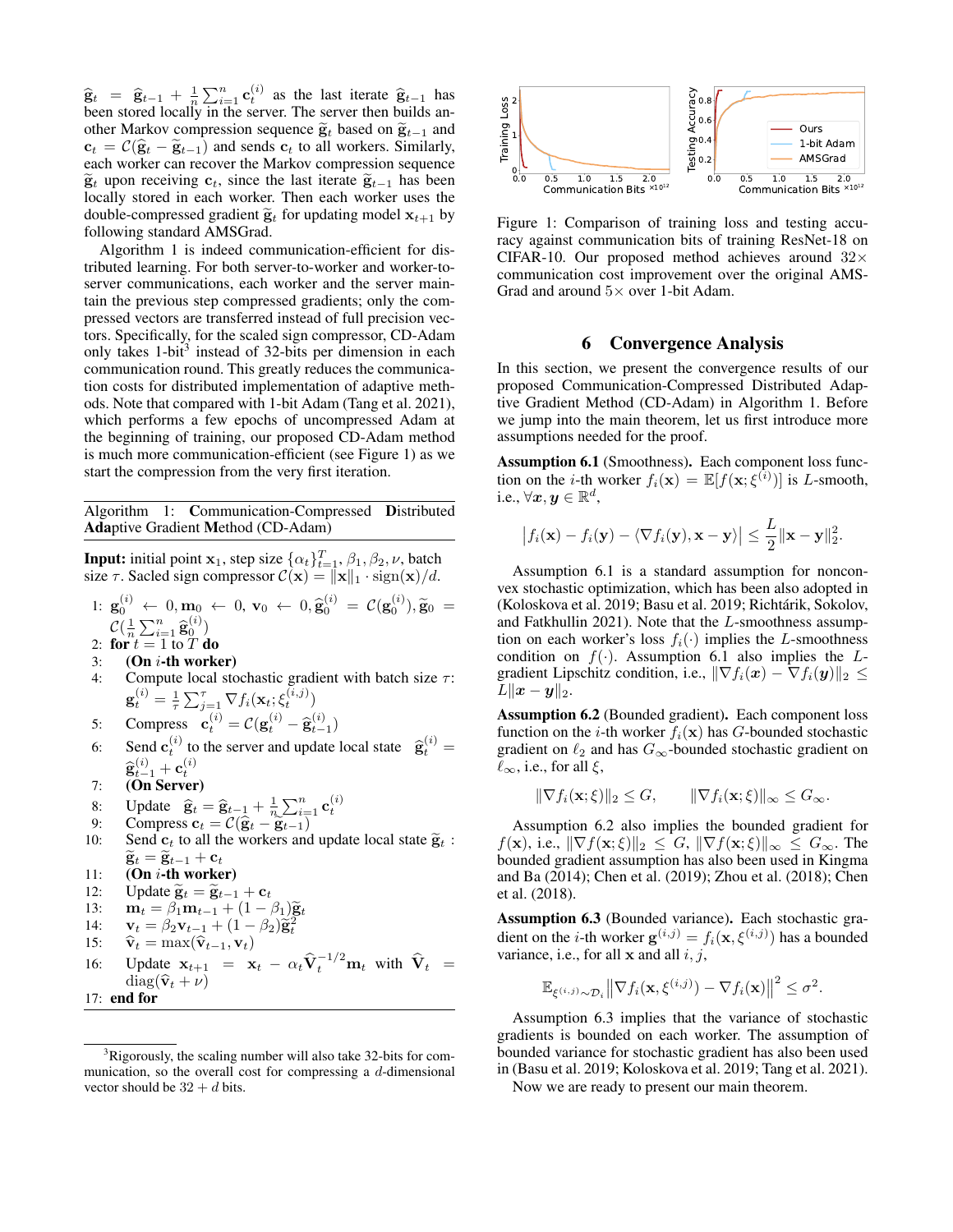Theorem 6.4. Under Assumptions 6.1, 6.2 and 6.3, suppose  $\beta_1 < \beta_2^{1/2}$ , then Algorithm 1 achieves an  $\epsilon$ -stationary point of (3.1), i.e.,  $\min_{t \in [T]} \mathbb{E} \big[ \| \nabla f(\mathbf{x}_t) \|_2^2 \big] \leq \epsilon$ , with

$$
\alpha_t = \alpha = \frac{\epsilon}{3M_3}, \tau = \left[ \max \left\{ 1, \left( \frac{3M_4\sigma}{\epsilon} \right)^2 \right\} \right]
$$

$$
T = \left[ \frac{9M_1M_3}{\epsilon^2} + \frac{3M_2}{\epsilon} \right],
$$

,

where

$$
M_1 = (\tilde{G}_{\infty}^2 + \nu)^{1/2} \Delta f,
$$
  
\n
$$
M_2 = \frac{1}{1 - \beta_1} (\tilde{G}_{\infty}^2 + \nu)^{1/2} G \tilde{G} \nu^{-1/2},
$$
  
\n
$$
M_3 = \frac{L(\tilde{G}_{\infty}^2 + \nu)^{1/2} \tilde{G}_{\infty} d}{\nu^{1/2} (1 - \beta_2)^{1/2} (1 - \beta_1/\beta_2^{1/2})} \left(1 + \frac{3\beta_1^2}{2(1 - \beta_1)}\right)
$$
  
\n
$$
+ \frac{2\theta L(\tilde{G}_{\infty}^2 + \nu)^{1/2} G \tilde{G} \nu^{-1} \sqrt{d}}{(1 - \theta)^2},
$$
  
\n
$$
M_4 = \frac{4\theta}{(1 - \theta)^2} (\tilde{G}_{\infty}^2 + \nu)^{1/2} G \nu^{-1/2},
$$
  
\n
$$
\tilde{G}_{\infty} = \frac{2 - \pi + 2\sqrt{1 - \pi}}{2 - \pi - 2\sqrt{1 - \pi}} G_{\infty}, \theta = \sqrt{1 - \pi}
$$
  
\n
$$
\Delta f = f(\mathbf{x}_1) - \inf_{\mathbf{x}} f(\mathbf{x}).
$$

Remark 6.5. Theorem 6.4 suggests that Algorithm 1 reaches the  $\epsilon$ -stationary point of (3.1) with  $O(1/\epsilon^2)$  iterations, which matches the iteration complexity of uncompressed vanilla AMSGrad. This suggests that our proposed communication-compressed distributed AMSGrad algorithm is indeed provably efficient, and the fully compressed distributed adaptive gradient method can reach  $\epsilon$ stationary point with the same iteration complexity as the uncompressed counterpart without applying any variancefreezing tricks.

#### 7 Experiments

In this section, we present empirical results of our proposed communication-compressed distributed adaptive gradient method and compare it with other communicationcompressed distributed baselines. Specifically, we first present the experimental results on a nonconvex logistic regression problem as an illustrative case study. Then we present the deep learning experiments of image classification on standard benchmarks.

## 7.1 Illustrative case study: nonconvex logistic regression

We consider minimizing the following logistic regression problem with a nonconvex regularizer similar to Richtarik, Sokolov, and Fatkhullin (2021),

$$
f(\mathbf{x}) = \frac{1}{n} \sum_{i=1}^{n} \log \left( 1 + \exp \left( -y_i a_i^{\top} x \right) \right) + \lambda \sum_{j=1}^{d} \frac{x_j^2}{1 + x_j^2},\tag{7.1}
$$

where  $a_i \in \mathbb{R}^d$ ,  $y_i$  are training data with value  $\pm 1$ , and  $\lambda$  is the regularizer parameter. We set  $\lambda = 0.1$  in the following nonconvex logistic regression experiments.

We use datasets phishing, mushrooms, a9a and w8a from LibSVM (Chang and Lin 2011). We equally separate each dataset to  $n = 20$  parts and each worker keeps the corresponding subset. For each method, we choose the best stepsize starting from 0.001 and increase it by adding 0.002 till achieving 0.01.

Let's first study the effect of using different compression strategies on AMSGrad, though the other strategies do not enjoy any theoretical guarantees. Figure 2 compares the gradient norm convergence of our proposed CD-Adam with AMSGrad using error feedback, naive compression and without compression at all. For all compressed methods, we use the scaled sign as a canonical example of biased compressor<sup>4</sup>  $C(\cdot)$ . We observe that our proposed CD-Adam achieves the best performances on all four datasets against the other three compression strategies. Specifically, if we compare the communication cost, CD-Adam achieves much better communication efficiency against uncompressed AMSGrad. Compared with the error feedback and the naive compression, CD-Adam still achieves a much smaller gradient norm under the same communication budgets. If we compare the performance of different compression strategies under the same iteration complexity, our proposed algorithm achieves roughly the same final gradient norm as the uncompressed AMSGrad across all four datasets. In fact, it achieves a much better convergence result comparing with the error feedback and the naive compression strategies, whose gradient norm stops decreasing at the early stages.

## 7.2 Deep learning experiments on image classification

We compare CD-Adam with several state-of-the-art communication-compressed distributed learning algorithms that are provably efficient, including: (1) EF21 (Richtárik, Sokolov, and Fatkhullin 2021) (2) 1-bit Adam (Tang et al. 2021). Note that the original EF21 paper (Richtárik, Sokolov, and Fatkhullin 2021) adopts the top-K compressor as the base compressor  $C(\cdot)$  with only worker-to-server compression applied. For a fair comparison, we further extend EF21 to allow both worker-to-server and server-toworker compression and choose  $K= 0.016d$  such that the communication compression ratio keeps roughly the same as the scaled-sign based compressor.

We train CIFAR10 (Krizhevsky, Hinton et al. 2009) using three popular models: ResNet-18 (He et al. 2016), VGG-16 (Simonyan and Zisserman 2014) and WideResNet-16-4 (Zagoruyko and Komodakis 2016). The image classification dataset CIFAR10 includes a training set of 50000 images and a test set of 10000 images, where each image is assigned one of the 10 labels. The dataset is split into  $n = 8$  equal parts, which are distributed to 8 workers. The mini-batch size for each worker is set to

 $4$ Additional experiments based on the Top- $k$  biased compressor can be found in the supplemental materials.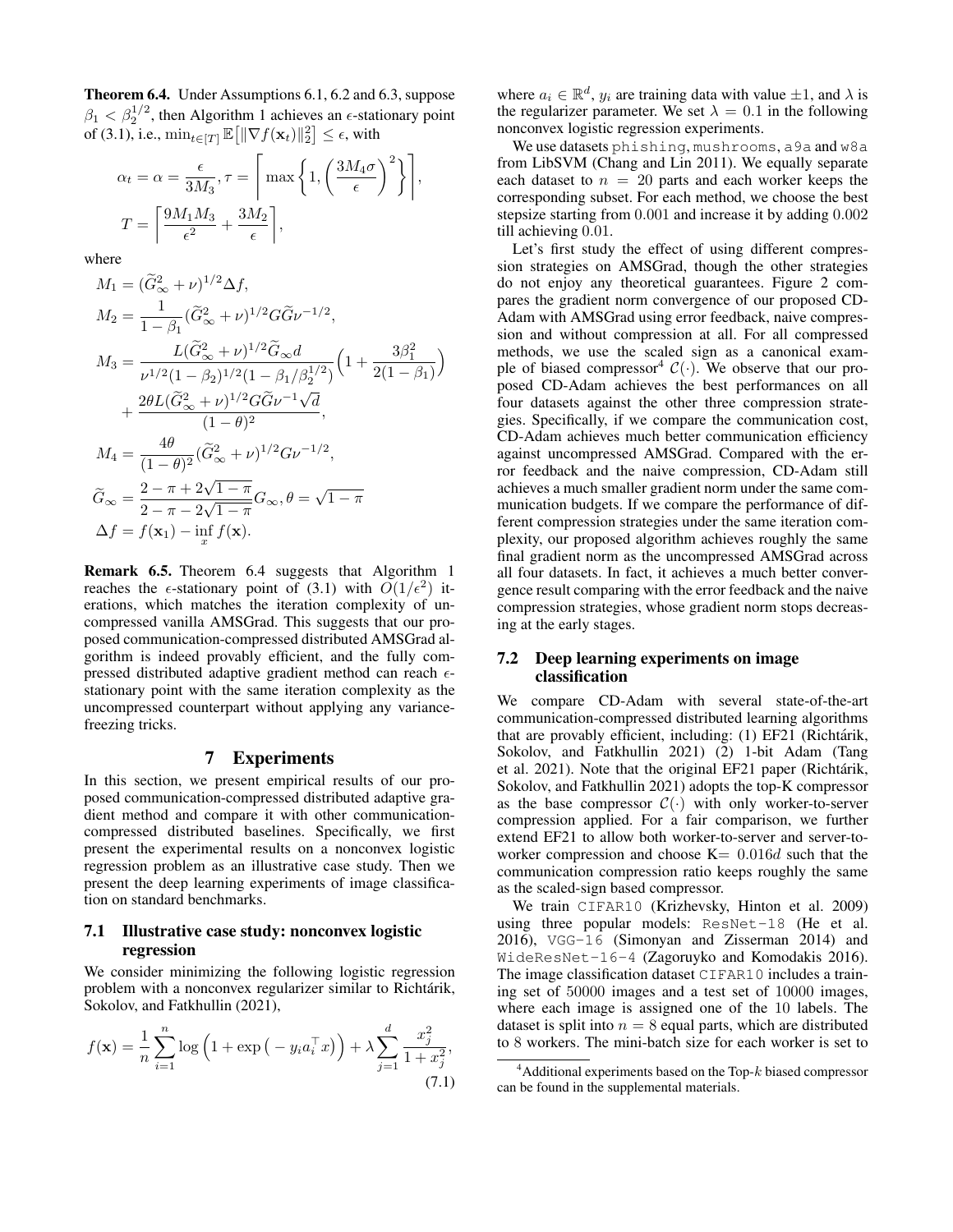

Figure 2: Gradient norm comparison of different compressing strategies on nonconvex logistic regression trained by AMSGrad with scaled sign compressor. The upper row shows the norm convergence with respect to the communication cost, and the lower row is with respect to the training iteration.



Figure 3: Comparison on gradient norm, training loss and testing accuracy among our proposed method and the baselines when training ResNet-18 model on CIFAR-10.

be 128. We set the learning rate as  $1 \times 10^{-1}$  for SGD, which is used in EF21, and  $1 \times 10^{-4}$  for 1-bit Adam and our proposed CD-Adam. We also set  $\beta_1 = 0.9$  and  $\beta_2 = 0.99$  for 1-bit Adam and our CD-Adam. For 1-bit Adam, its warmup epochs are set as 13 according to its original paper (Tang et al. 2021). The normalized weight decay is set to  $5 \times 10^{-4}$ for all methods. We test all methods for 100 epochs and decay the learning rate by 0.1 at the 50th and 75th epoch. Due to the space limit, we leave the experimental results on VGG-16 and WideResNet-16-4 models in the supplemental materials.

We show that our proposed algorithm enjoys a fast convergence speed with high accuracy and less communication cost comparing with EF21 and 1-bit Adam. The first and second plots in Figure 3 demonstrate the training gradient norm in terms of epochs and communication bits respectively. We can observe that our proposed CD-Adam obtains a smaller gradient norm than EF21 and 1-bit Adam under the same epoch or communication budget. Note that since 1-bit Adam will need to run uncompressed Adam for a few epochs as a warm-up, its per communication bits performance is actually much worse (has been shown in Figure 1). The third plot in Figure 3 shows the training loss against communication bits on CIFAR-10 dataset. At the early stage of the training process, CD-Adam and EF21 obtain a similar speed of reducing the training loss, while 1-bit Adam is much slower due to the warm-up process. At later stages, CD-Adam shows a clear advantage compared with EF21. The last plot in Figure 3 shows the test accuracy against communication bits. Similar phenomenon can be observed that CD-Adam achieves the overall best test accuracy compared with EF21 and 1-bit Adam, under the same communication budget. These results suggest that our proposed CD-Adam is indeed much more communication-efficient while maintaining a high accuracy compared with other communication compression baselines.

#### 8 Conclusion

In this paper, we propose a communication-compressed distributed adaptive gradient method which solves the bottleneck of applying communication compression strategies for adaptive gradient methods in distributed settings. We provide theoretical convergence analysis in the noncon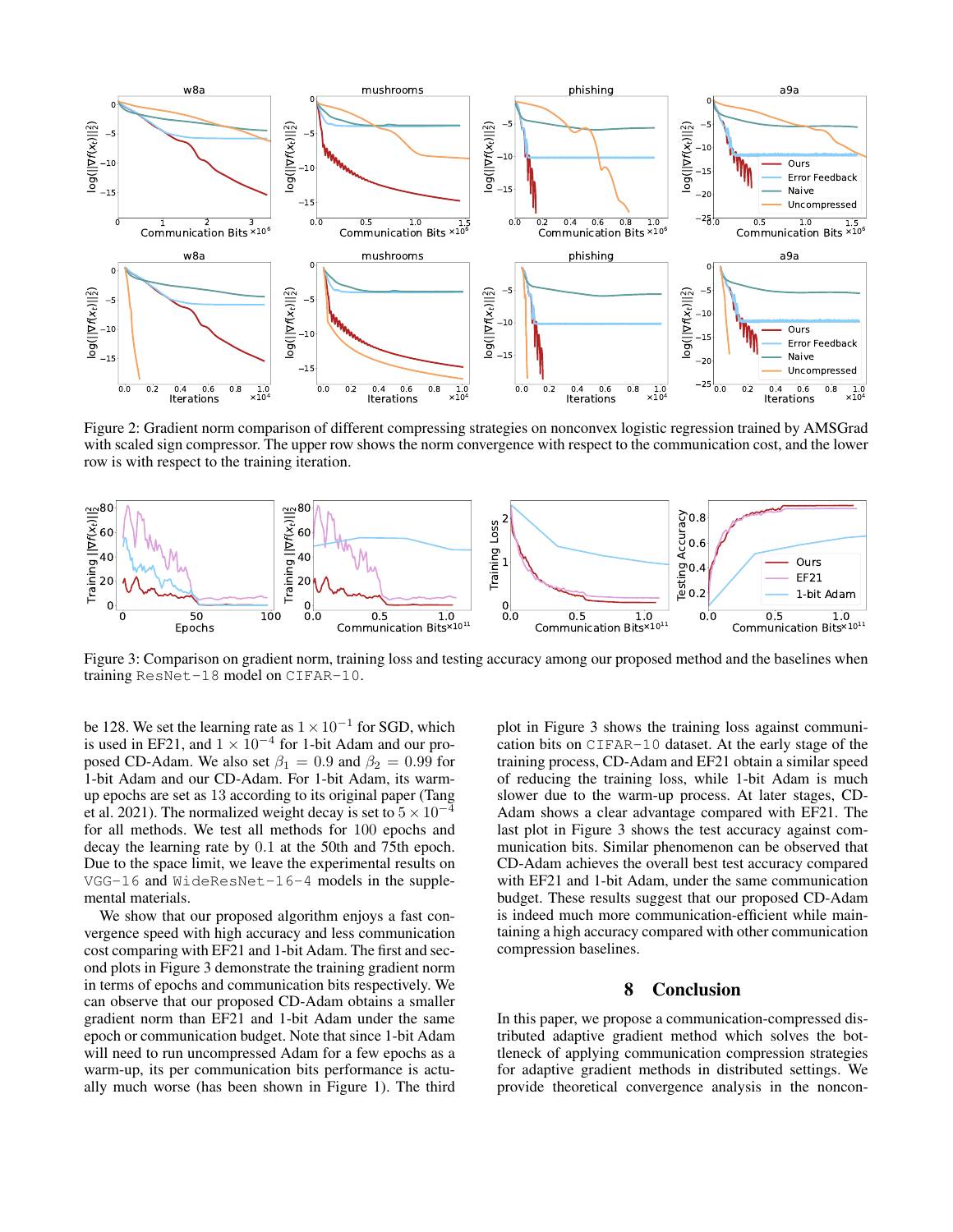vex stochastic optimization setting and show that our proposed algorithm converges to an  $\epsilon$ -stationary point with the same iteration complexity as the uncompressed vanilla AMSGrad. Furthermore, compared with prior work which adopts variance-freezed Adam, our proposed algorithm is fully adaptive during the entire training process. It does not require any warm-up procedure with uncompressed communication, leading to better empirical results in terms of both performance and communication cost.

## References

Alacaoglu, A.; Malitsky, Y.; Mertikopoulos, P.; and Cevher, V. 2020. A new regret analysis for Adam-type algorithms. In *International Conference on Machine Learning*, 202–210. PMLR.

Alistarh, D.; Grubic, D.; Li, J.; Tomioka, R.; and Vojnovic, M. 2017. QSGD: Communication-efficient SGD via gradient quantization and encoding. *Advances in Neural Information Processing Systems*, 30: 1709–1720.

Basu, D.; Data, D.; Karakus, C.; and Diggavi, S. 2019. Qsparse-local-SGD: Distributed SGD with quantization, sparsification, and local computations. *arXiv preprint arXiv:1906.02367*.

Bernstein, J.; Wang, Y.-X.; Azizzadenesheli, K.; and Anandkumar, A. 2018. signSGD: Compressed optimisation for non-convex problems. In *International Conference on Machine Learning*, 560–569. PMLR.

Beznosikov, A.; Horváth, S.; Richtárik, P.; and Safaryan, M. 2020. On biased compression for distributed learning. *arXiv preprint arXiv:2002.12410*.

Brown, T. B.; Mann, B.; Ryder, N.; Subbiah, M.; Kaplan, J.; Dhariwal, P.; Neelakantan, A.; Shyam, P.; Sastry, G.; Askell, A.; et al. 2020. Language models are few-shot learners. *arXiv preprint arXiv:2005.14165*.

Chang, C.-C.; and Lin, C.-J. 2011. LIBSVM: A Library for Support Vector Machines. *ACM Trans. Intell. Syst. Technol.*, 2(3).

Chen, C.; Shen, L.; Huang, H.; and Liu, W. 2021a. Quantized Adam with Error Feedback. *ACM Trans. Intell. Syst. Technol.*, 12(5).

Chen, J.; Zhou, D.; Tang, Y.; Yang, Z.; Cao, Y.; and Gu, Q. 2020. Closing the Generalization Gap of Adaptive Gradient Methods in Training Deep Neural Networks. In *International Joint Conferences on Artificial Intelligence*.

Chen, T.; Guo, Z.; Sun, Y.; and Yin, W. 2021b. Cada: Communication-adaptive distributed adam. In *International Conference on Artificial Intelligence and Statistics*, 613– 621. PMLR.

Chen, X.; Liu, S.; Sun, R.; and Hong, M. 2018. On the convergence of a class of adam-type algorithms for non-convex optimization. *arXiv preprint arXiv:1808.02941*.

Chen, X.; Liu, S.; Sun, R.; and Hong, M. 2019. On the Convergence of A Class of Adam-Type Algorithms for Non-Convex Optimization. In *International Conference on Learning Representations*.

Devlin, J.; Chang, M.-W.; Lee, K.; and Toutanova, K. 2018. Bert: Pre-training of deep bidirectional transformers for language understanding. *arXiv preprint arXiv:1810.04805*.

Duchi, J. C.; Hazan, E.; and Singer, Y. 2011. Adaptive Subgradient Methods for Online Learning and Stochastic Optimization. In *J. Mach. Learn. Res.*

Goodfellow, I.; Pouget-Abadie, J.; Mirza, M.; Xu, B.; Warde-Farley, D.; Ozair, S.; Courville, A.; and Bengio, Y. 2014. Generative adversarial nets. *Advances in neural information processing systems*, 27.

He, K.; Zhang, X.; Ren, S.; and Sun, J. 2016. Deep residual learning for image recognition. In *Proceedings of the IEEE conference on computer vision and pattern recognition*, 770–778.

Hinton, G.; Deng, L.; Yu, D.; Dahl, G.; Mohamed, A.-r.; Jaitly, N.; Senior, A.; Vanhoucke, V.; Nguyen, P.; Kingsbury, B.; et al. 2012. Deep neural networks for acoustic modeling in speech recognition. *IEEE Signal processing magazine*, 29.

Ivkin, N.; Rothchild, D.; Ullah, E.; Braverman, V.; Stoica, I.; and Arora, R. 2019. Communication-efficient distributed SGD with sketching. *arXiv preprint arXiv:1903.04488*.

Karimireddy, S. P.; Rebjock, Q.; Stich, S.; and Jaggi, M. 2019. Error feedback fixes signsgd and other gradient compression schemes. In *International Conference on Machine Learning*, 3252–3261. PMLR.

Kingma, D. P.; and Ba, J. 2014. Adam: A method for stochastic optimization. *arXiv preprint arXiv:1412.6980*.

Koloskova, A.; Lin, T.; Stich, S. U.; and Jaggi, M. 2019. Decentralized deep learning with arbitrary communication compression. *arXiv preprint arXiv:1907.09356*.

Krizhevsky, A.; Hinton, G.; et al. 2009. Learning multiple layers of features from tiny images.

Loshchilov, I.; and Hutter, F. 2019. Decoupled Weight Decay Regularization. In *International Conference on Learning Representations*.

Luo, L.; Xiong, Y.; Liu, Y.; and Sun, X. 2019. Adaptive gradient methods with dynamic bound of learning rate. *arXiv preprint arXiv:1902.09843*.

Reddi, S. J.; Kale, S.; and Kumar, S. 2019. On the convergence of adam and beyond. *arXiv preprint arXiv:1904.09237*.

Richtárik, P.; Sokolov, I.; and Fatkhullin, I. 2021. EF21: A New, Simpler, Theoretically Better, and Practically Faster Error Feedback. *arXiv preprint arXiv:2106.05203*.

Robbins, H.; and Monro, S. 1951. A Stochastic Approximation Method. *The Annals of Mathematical Statistics*, 22(3):  $400 - 407$ .

Seide, F.; Fu, H.; Droppo, J.; Li, G.; and Yu, D. 2014. 1- Bit Stochastic Gradient Descent and Application to Data-Parallel Distributed Training of Speech DNNs. In *Interspeech 2014*.

Simonyan, K.; and Zisserman, A. 2014. Very deep convolutional networks for large-scale image recognition. *arXiv preprint arXiv:1409.1556*.